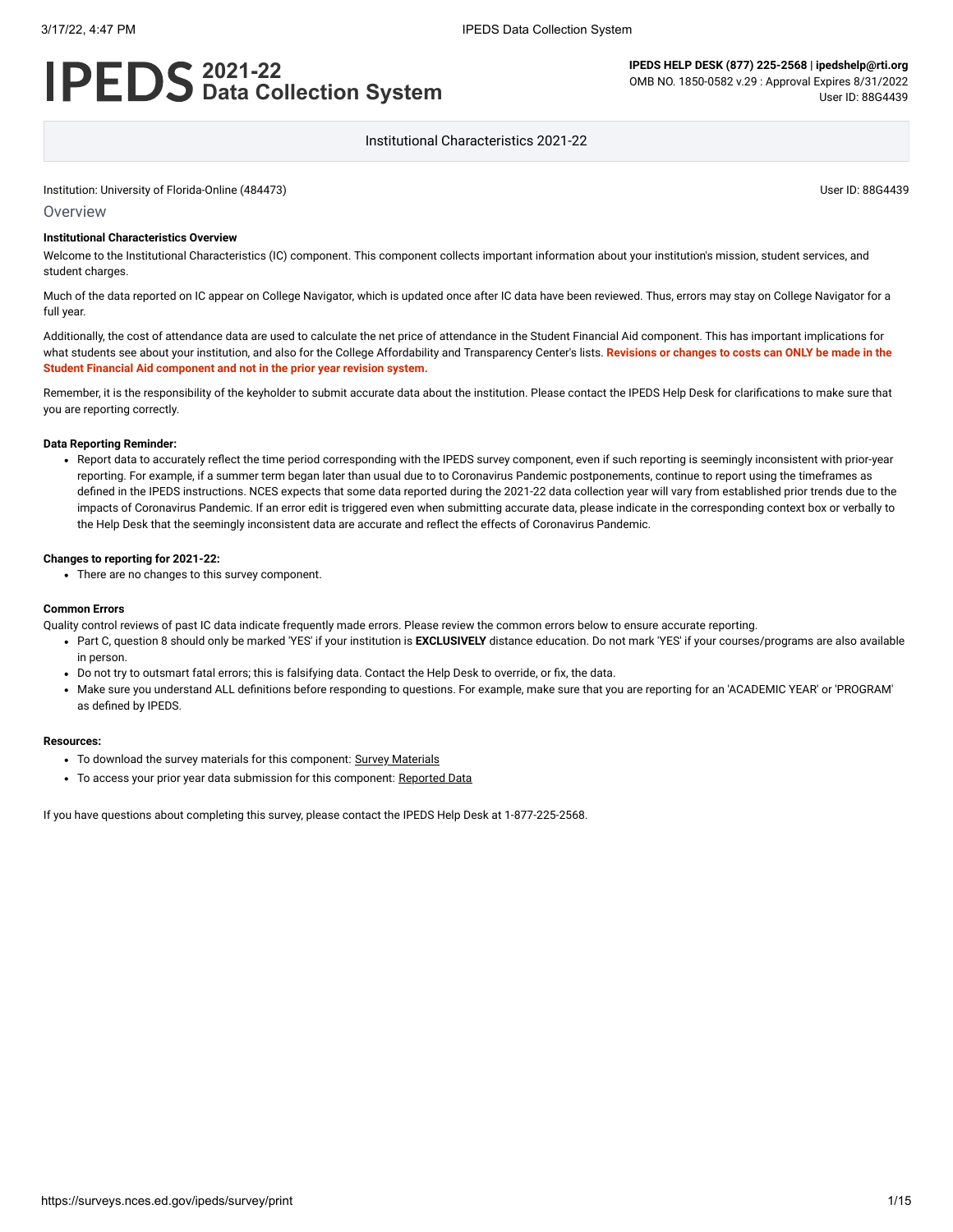# Part A - Mission Statement

**1. Provide the institution's mission statement or a web address (URL) where the mission statement can be found. Typed statements are limited to 2,000 characters or less. The mission statement will be available to the public on College Navigator.**

| ◉ Mission Statement URL: | https:// | $\overline{\phantom{a}}$ | ufonline.ufl.edu/mission/ |
|--------------------------|----------|--------------------------|---------------------------|
| ○ Mission Statement:     |          |                          |                           |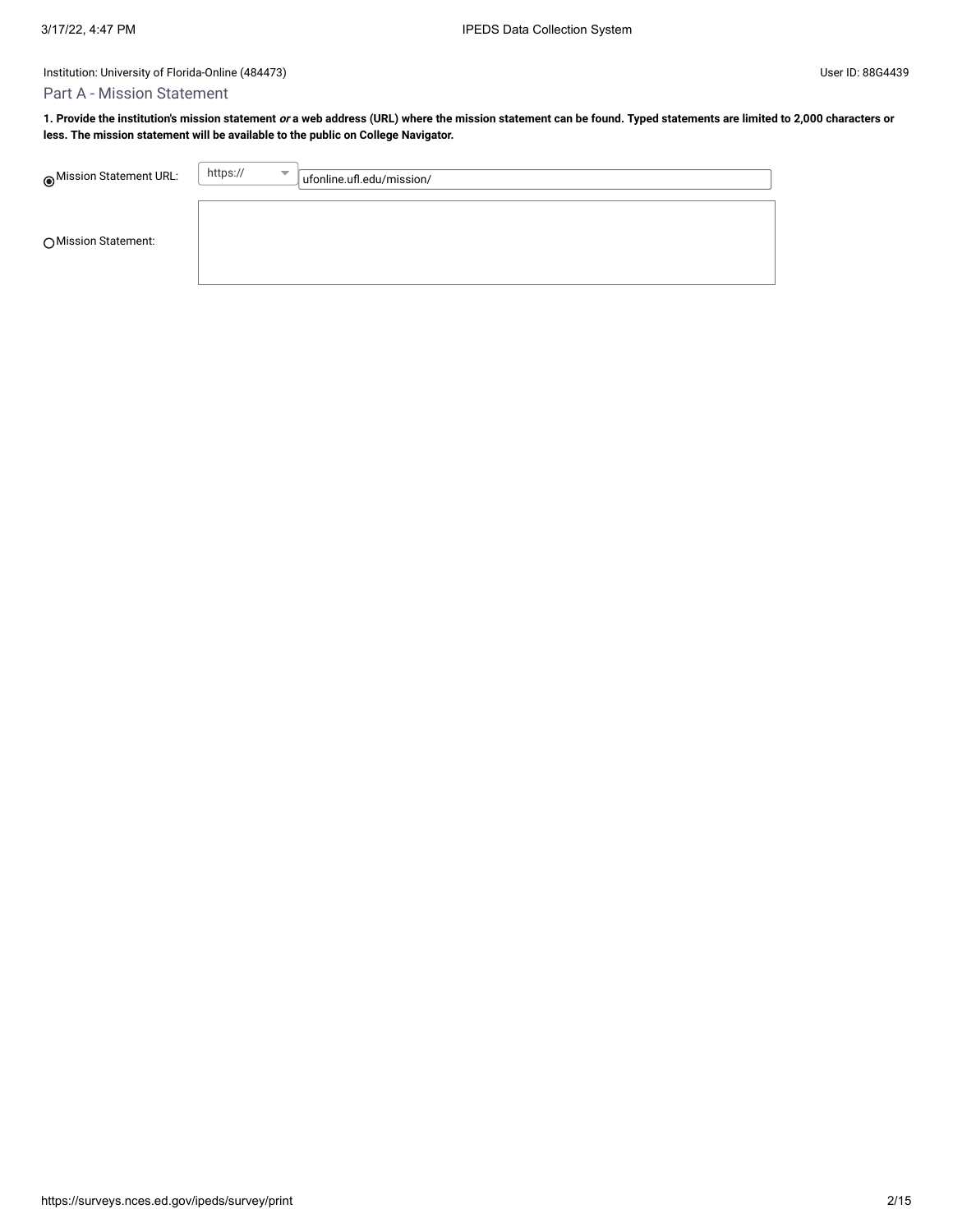# Part B - Services and Programs for Servicemembers and Veterans

# **1. Which of the following are available to veterans, military servicemembers, or their families?**

Yellow [Ribbon Program \(](javascript:openglossary(1044))officially known as Post-9/11 GI Bill, Yellow Ribbon Program)

- Credit for military [training](javascript:openglossary(1047))
- Dedicated point of contact for support services for veterans, military servicemembers, and their families
- Recognized student veteran organization
- Member of Department of [Defense Voluntary](javascript:openglossary(1069)) Educational Partnership Memorandum of Understanding
- $\Box$  None of the above

You may use the box below to provide additional context for the data you have reported above. Context notes will be posted on the College Navigator website. Therefore, you should write all context notes using proper grammar (e.g., complete sentences with punctuation) and common language that can be easily understood by students and parents (e.g., spell out acronyms).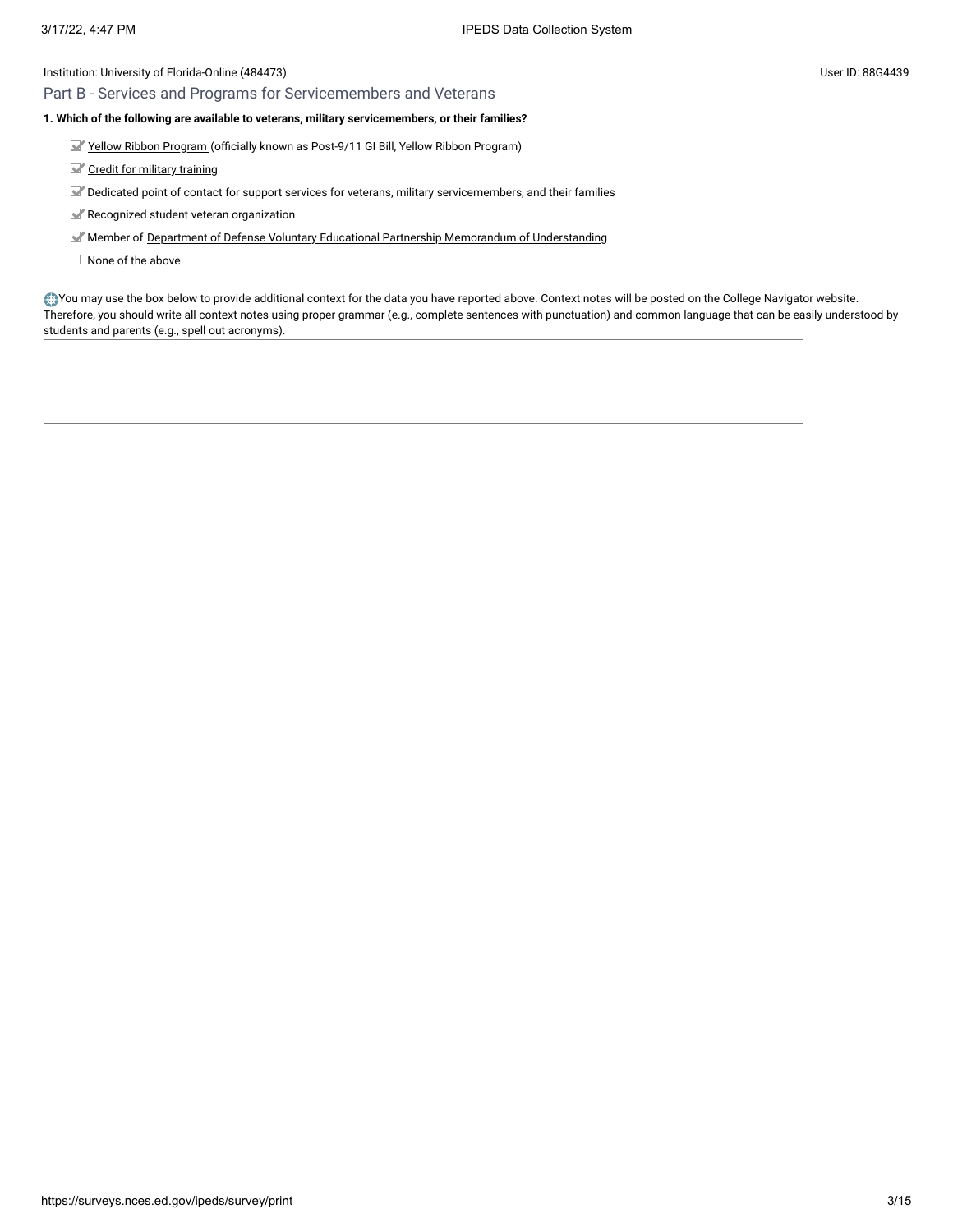| Institution: University of Florida-Online (484473)                                                                                                              |                   |                        | User ID: 88G4439 |
|-----------------------------------------------------------------------------------------------------------------------------------------------------------------|-------------------|------------------------|------------------|
| Part C - Student Services - Special Learning Opportunities                                                                                                      |                   |                        |                  |
| 1. Does your institution accept any of the following? [Check all that apply]                                                                                    |                   |                        |                  |
| Dual enrollment                                                                                                                                                 |                   |                        |                  |
| Credit for life experiences                                                                                                                                     |                   |                        |                  |
| Advanced placement (AP) credits                                                                                                                                 |                   |                        |                  |
| None of the above                                                                                                                                               |                   |                        |                  |
| 2. What types of special learning opportunities are offered by your institution? [Check all that apply]                                                         |                   |                        |                  |
| $\mathbb{Z}$ ROTC                                                                                                                                               |                   |                        |                  |
| $\mathbb{Z}$ Army                                                                                                                                               | $\mathbb{Z}$ Navy | $\mathbb{Z}$ Air Force |                  |
| Study abroad<br>M                                                                                                                                               |                   |                        |                  |
| Weekend/evening college                                                                                                                                         |                   |                        |                  |
| Teacher certification (for the elementary, middle school/junior high, or secondary level)<br>Do not include certifications to teach at the postsecondary level. |                   |                        |                  |
| Students can complete their preparation in certain areas of specialization                                                                                      |                   |                        |                  |
| Students must complete their preparation at another institution for certain areas of specialization                                                             |                   |                        |                  |
| This institution is approved by the state for the initial certification or licensure of teachers                                                                |                   |                        |                  |
| None of the above                                                                                                                                               |                   |                        |                  |
|                                                                                                                                                                 |                   |                        |                  |

**3. If your institution grants a bachelor's degree or higher but does not offer a full 4-year program of study at the undergraduate level, how many years of completed college-level work are required for entrance?**

Number of years **Select One** 

 $\overline{\mathbf{v}}$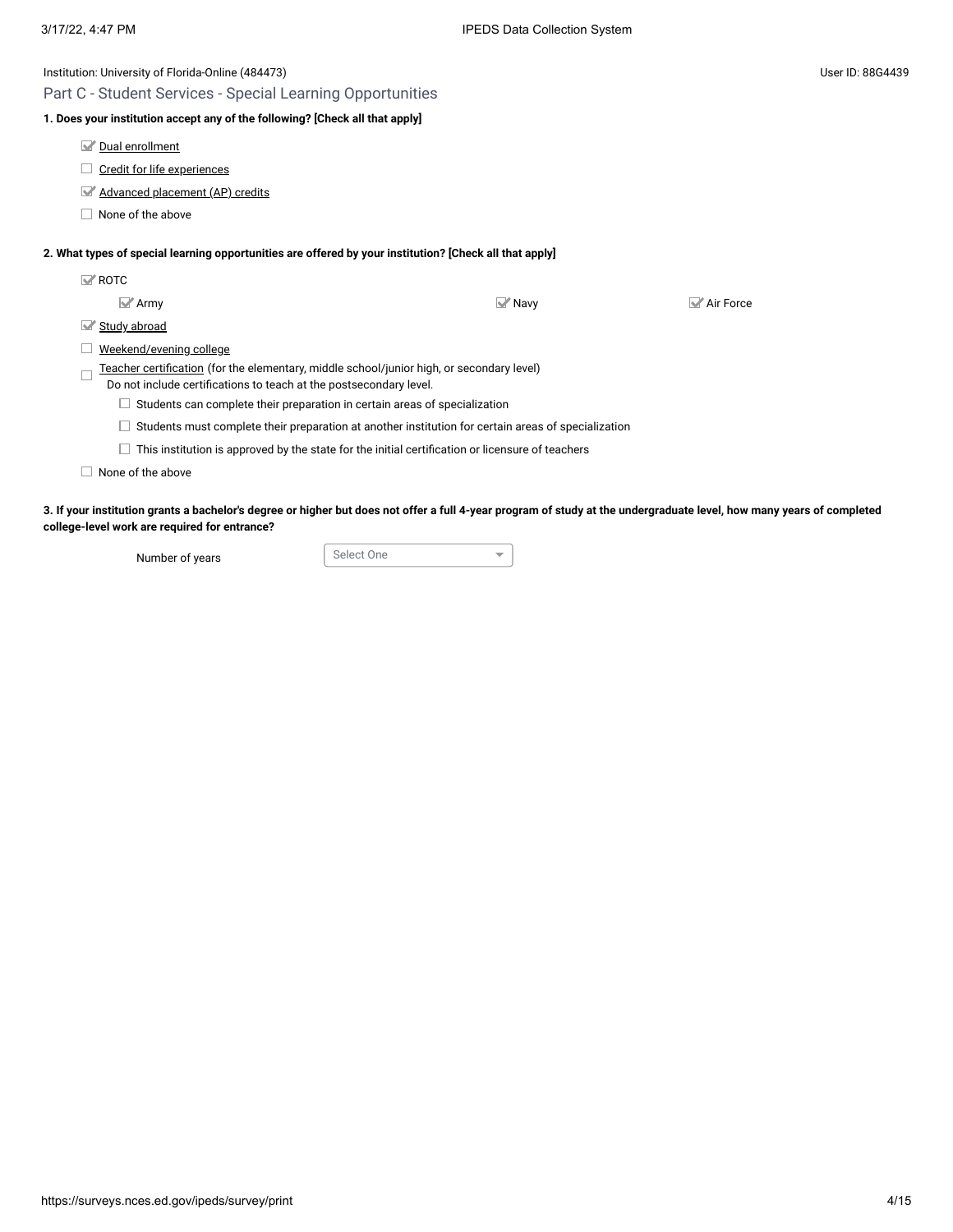# Part C - Student Services: Other Student Services

# **4. Which of the following selected student services are offered by your institution? [Check all that apply]**

- $\Box$  [Remedial](javascript:openglossary(547)) services
- **Academic/career [counseling](javascript:openglossary(149)) services**
- **[Employment](javascript:openglossary(195)) services for current students**
- Placement services for [program completers](javascript:openglossary(479))
- $\Box$  On-campus day [care](javascript:openglossary(165)) for children of students
- $\Box$  None of the above

#### **5. Which of the following [academic library](javascript:openglossary(1015)) resource or service does your institution provide? [Check all that apply]**

- Physical facilities
- $\blacktriangleright$  **O** An organized collection of printed materials
- $\mathbb{Z}$   $\bullet$  Access to digital/electronic resources
- $\blacktriangleright$  **O** A staff trained to provide and interpret library materials
	- Established library hours
	- $\blacktriangleright$   $\blacklozenge$  Access to library collections that are shared with other institutions
	- $\Box$  None of the above

### **6. Indicate whether or not any of the following alternative tuition plans are offered by your institution.**

O No

 $\blacktriangledown$ 

- Yes
- $\Box$  Tuition quarantee
- [Prepaid tuition plan](javascript:openglossary(950))
- $\Box$  [Tuition payment](javascript:openglossary(951)) plan
- $\Box$  Other (specify in box below)

You may use the box below to provide additional context for the data you have reported above. Context notes will be posted on the College Navigator website. Therefore, you should write all context notes using proper grammar (e.g., complete sentences with punctuation) and common language that can be easily understood by students and parents (e.g., spell out acronyms).

...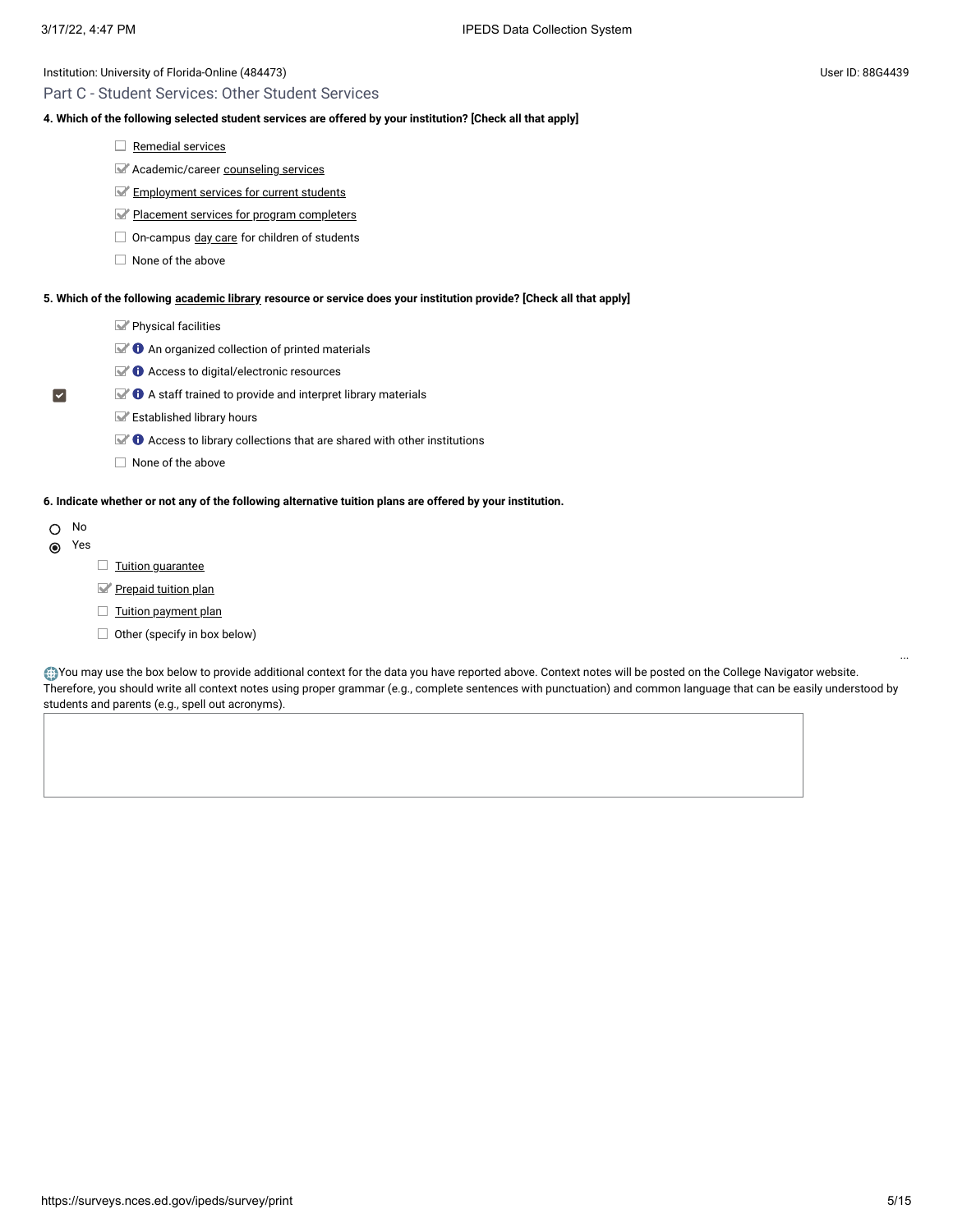# Part C - Student Services - Distance Education

Reporting Reminders:

When reporting distance education offerings, do not include remote learning implemented in response to Coronavirus Pandemic unless the program anticipates maintaining this modality permanently. Allowing program completion via distance education is not the same as having planned full distance education programs.

# **7. Please indicate at what level(s) your institution does or does not offer [distance education](javascript:openglossary(713)) courses and/or distance education programs. Check all that apply.**

|                     | <b>D</b> Distance education courses | Distance education programs | Does not offer Distance Education |
|---------------------|-------------------------------------|-----------------------------|-----------------------------------|
| Undergraduate level |                                     |                             |                                   |

# **8. Are all the programs at your institution offered exclusively via [distance education programs](javascript:openglossary(977))?**

Select No if all programs at your institution are offered exclusively via distance education only temporarily in response to Coronavirus Pandemic.

O No

**⊙** Yes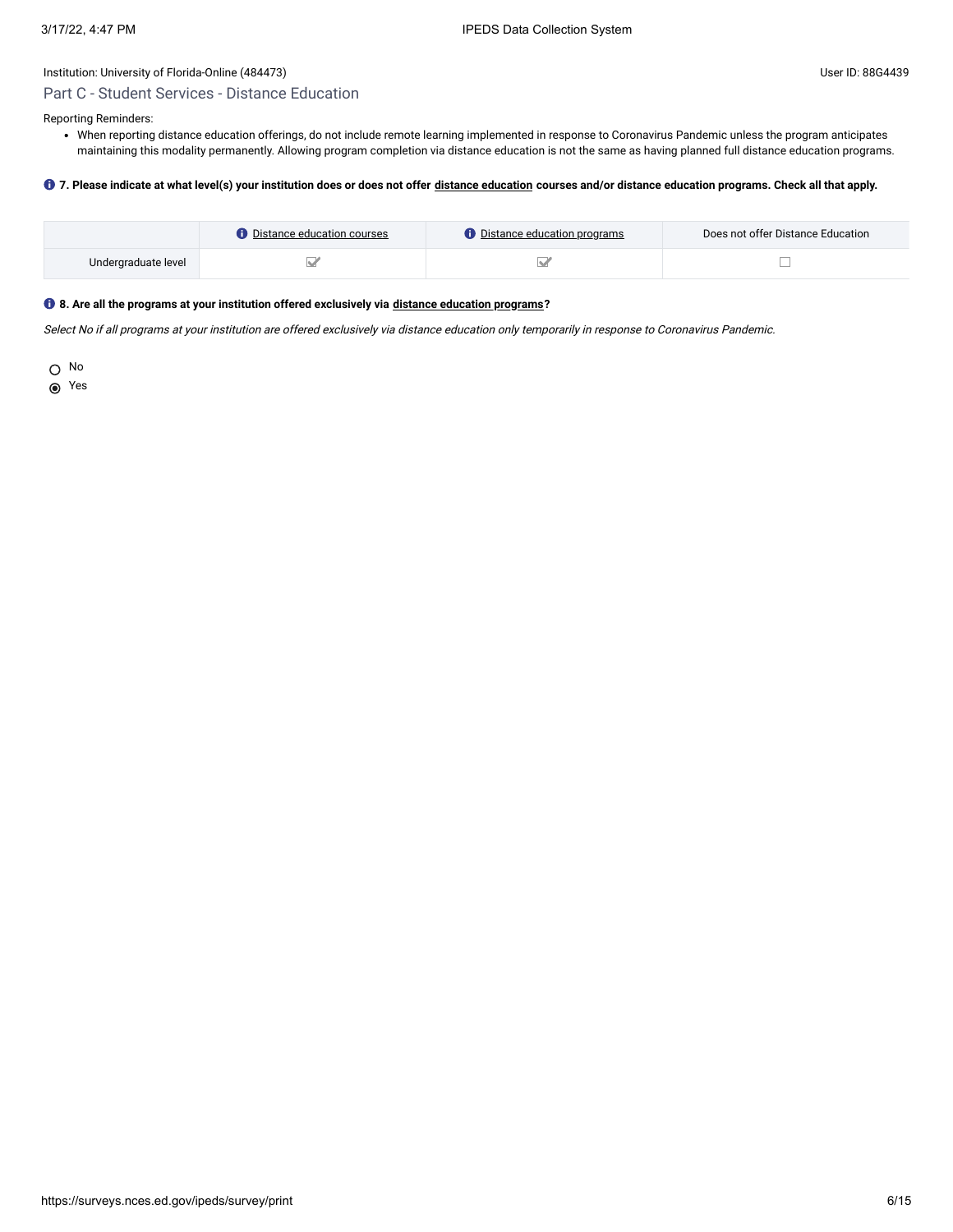## Part C - Student Services: Disability Services

**9. Please indicate the percentage of all undergraduate students enrolled during Fall 2020 who were formally registered as students with disabilities with the institution's office of disability services (or the equivalent office).**

○ 3 percent or less

More than 3 percent: 7 %

You may use the box below to provide additional context for the data you have reported above. Context notes will be posted on the College Navigator website. Therefore, you should write all context notes using proper grammar (e.g., complete sentences with punctuation) and common language that can be easily understood by students and parents (e.g., spell out acronyms).

The UF Disability Resource Center goes beyond access, removes barriers, and engage with faculty and staff to promote an inclusive campus community. We empower students to articulate their strengths and advocate for their accommodations. More information can be found at: disability.ufl.edu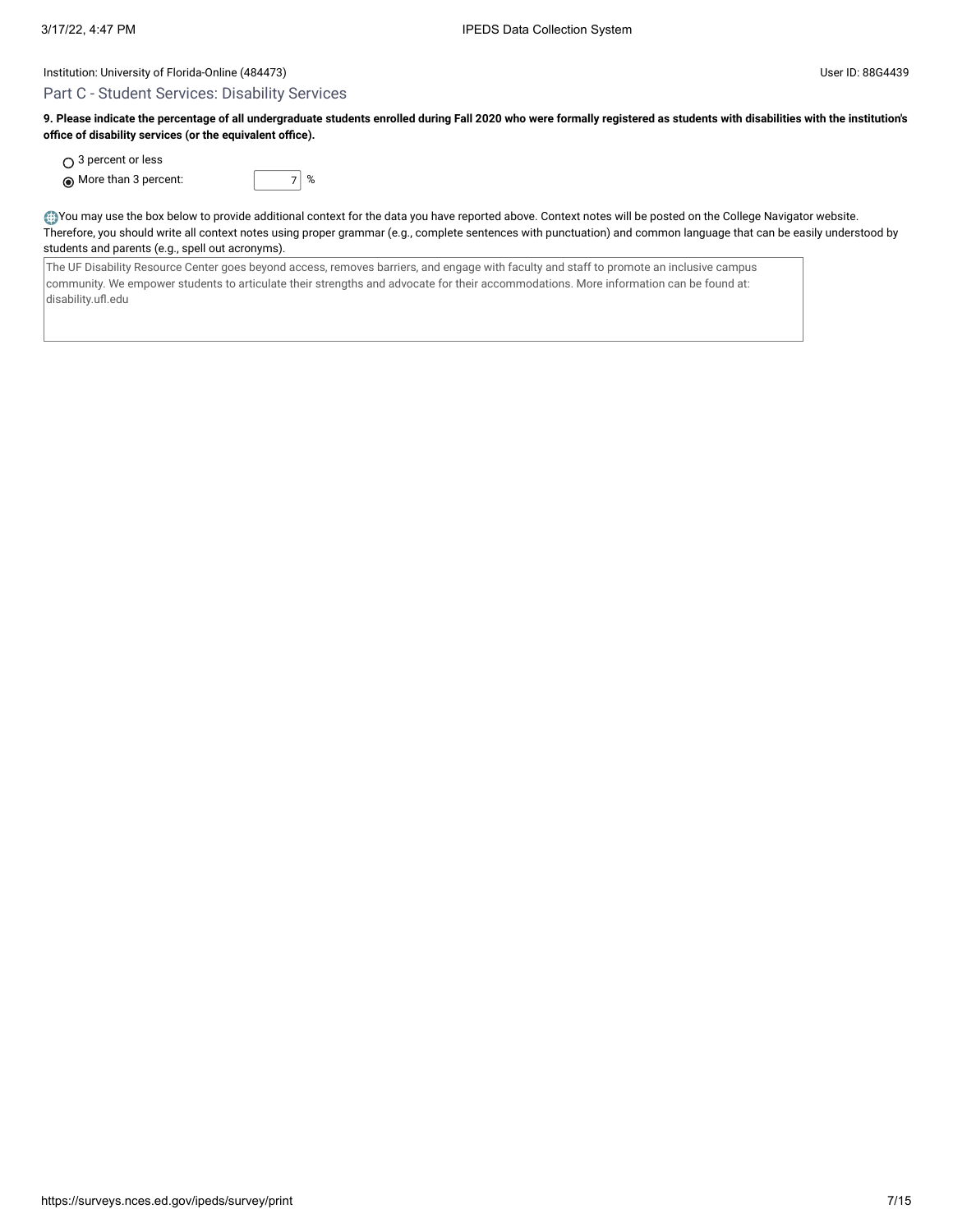### Part D - Student Charges Questions

### **1. Are all [full-time,](javascript:openglossary(259)) [first-time](javascript:openglossary(241)) degree/certificate-seeking students required to live on campus or in institutionally controlled housing?**

If your institution typically has this requirement but such requirement is temporarily suspended due to Coronavirus Pandemic, please answer Yes.

If you answer **Yes** to this question, you will not be asked to report off-campus room and board in the price of attendance (D11).

This is only <sup>a</sup> screening question, and your response does not show up on College Navigator.

If you make any exceptions to this rule, and have even one full-time, first-time student living off-campus, please answer **No** so that this does not cause conflicts with the Student Financial Aid survey. Making changes to the SFA component is very difficult and may lead to inaccurate reporting for your institution.

#### No

Yes, and we do not make **ANY** (even one) exceptions to this rule

#### **2. Does your institution charge different [tuition](javascript:openglossary(848)) for [in-district](javascript:openglossary(303)), [in-state,](javascript:openglossary(309)) or [out-of-state](javascript:openglossary(463)) students?**

If you answer **Yes** to this question, you will be expected to report tuition amounts for in-district, in-state, and out-of-state students.

Please only select **Yes** if you really charge different tuition rates, or you will be reporting the same numbers 3 times.

No

**®Yes** 

#### **3. Does your institution offer [institutionally-controlled housing](javascript:openglossary(970)) (either on or off campus)?**

If your institution typically offers institutionally-controlled housing but has temporarily suspended such offerings due to Coronavirus Pandemic, please answer Yes.

If you answer **Yes** to this question, you will be expected to specify <sup>a</sup> housing capacity, and to report <sup>a</sup> room charge or <sup>a</sup> combined room and board charge (D10).

### No

 $\bigcap$ Yes

Specify housing [capacity](javascript:openglossary(185)) for academic year 2021-22

#### **4. Do you offer [board](javascript:openglossary(87)) or meal plans to your students?**

If your institution typically offers board or meal plans but has temporarily suspended such offerings due to Coronavirus Pandemic, please answer Yes.

If you answer **Yes** to this question, you will be expected to report <sup>a</sup> board charge or combined room and board charge (D10).

#### No

Yes - Enter the number of meals per week in the maximum meal plan available

 $\bigcirc$ Yes - Number of meals per week can vary (e.g., students charge meals against a meal card)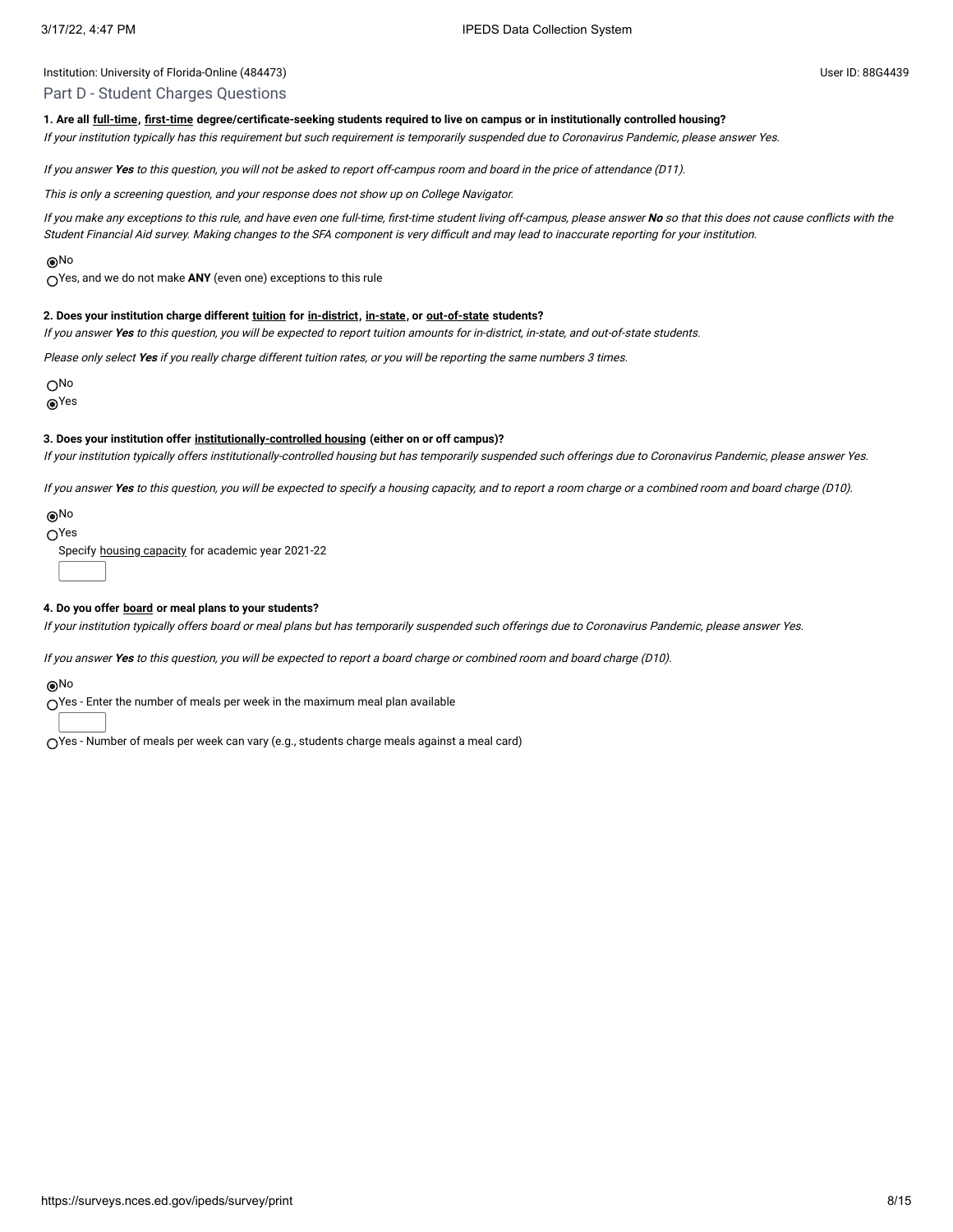# Part D - Undergraduate Student Charges

If the institution charges an **application fee**, indicate the amount.

# **5. Charges to [full-time undergraduate students](javascript:openglossary(259)) for the full [academic year](javascript:openglossary(19)) 2021-22**

Please be sure to report an average tuition that includes all students at all levels (freshman, sophomore, etc.).

|                                      | In-district<br>Prior year |       | In-state | Prior year |        | Prior year |
|--------------------------------------|---------------------------|-------|----------|------------|--------|------------|
| All full-time undergraduate students |                           |       |          |            |        |            |
| Average tuition                      | 3,358                     | 3,358 | 3,358    | 3,358      | 15,000 | 15,000     |
| Required fees                        | 518                       | 518   | 518      | 518        | 1,579  | .579       |

#### **6. Per [credit hour](javascript:openglossary(155)) charge for [part-time undergraduate students](javascript:openglossary(469))**

Please be sure to report an average per credit tuition that includes all students at all levels (freshman, sophomore, etc.).

Do not include fees.

|                                       | listrict<br>In-c | Prior year        | In-state | Prior year |              | Prior year |
|---------------------------------------|------------------|-------------------|----------|------------|--------------|------------|
| D <sub>ol</sub><br>credit hour charge | $\cdots$<br>. .  | 110<br>$\sqrt{2}$ | $-1$     | <b>A</b>   | $-00$<br>JUU | 500        |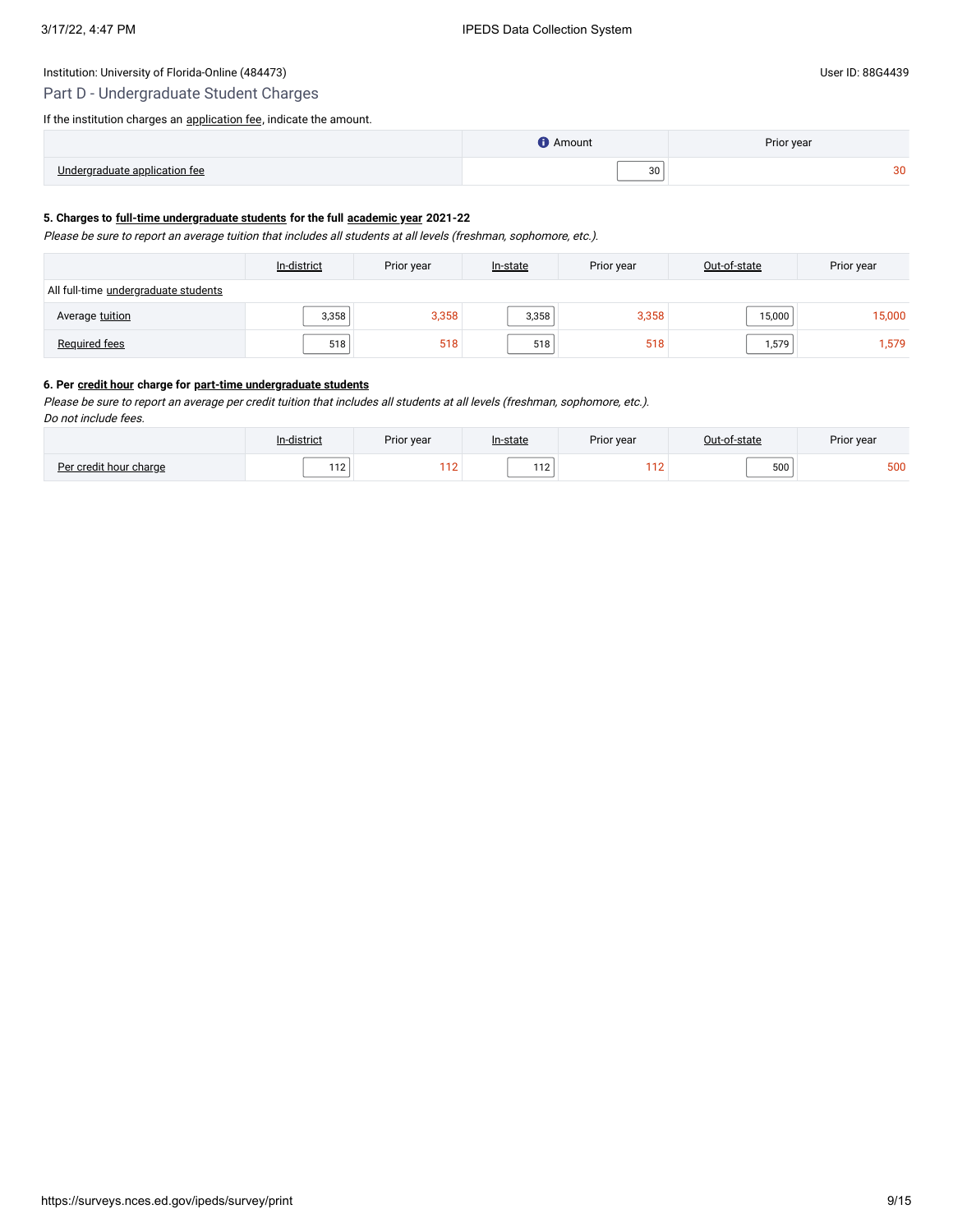# Part D - Student Charges - Cost of Attendance

# **11. Cost of attendance for [full-time](javascript:openglossary(259)), [first-time](javascript:openglossary(241)) undergraduate students:**

Please enter the amounts requested below for each Cost of Attendance (COA) category. These data will be made available to the public on College Navigator. If your institution participates in any Title IV programs (e.g., Pell, Direct Loans), you must provide all information. Estimates of expenses for books and supplies, room and board, and other expenses are those from the COA report used by the financial aid office in determining financial need. Please confirm with your institution's financial aid office the correct values for these COA categories, as its staff are most familiar with federal guidance (e.g., Federal Student Aid Handbook) and professional standards in determining COA.

Notes:

- If your institution offers room (housing) but does not offer board, refer to your institution's COA budgets to report an estimate of how much students would spend on board.
- Similarly, if your institution offers board but does not offer room (housing), refer to your institution's COA budgets to report an estimate of how much students would spend on room.

**O** If the 2021-22 tuition and/or fees as reported on this page for full-time, first-time students are covered by a [tuition guarantee](javascript:openglossary(949)) program, check the applicable box(es) under 'Tuition Guarantee'. Additionally, please indicate the maximum % increase that is guaranteed. These numbers are expected to be fairly small. Please contact the Help Desk if you are confused about these values and how to report them.

| Charges for full academic year       | 2018-19                                                                                               | 2019-20                  | 2020-21 | 2021-22 |        |  |
|--------------------------------------|-------------------------------------------------------------------------------------------------------|--------------------------|---------|---------|--------|--|
| Published tuition and required fees: | <b><i>O</i></b> Tuition Guarantee<br>(check only if applicable<br>to entering students<br>in 2021-22) | Guaranteed<br>increase % |         |         |        |  |
| In-district                          |                                                                                                       |                          |         |         |        |  |
| Tuition                              | 3,358                                                                                                 | 3,358                    | 3,358   | 3,358   | $\Box$ |  |
| Required fees                        | 518                                                                                                   | 518                      | 518     | 518     | $\Box$ |  |
| Tuition + fees total                 | 3,876                                                                                                 | 3,876                    | 3,876   | 3,876   |        |  |
| In-state                             |                                                                                                       |                          |         |         |        |  |
| Tuition                              | 3,358                                                                                                 | 3,358                    | 3,358   | 3,358   | $\Box$ |  |
| Required fees                        | 518                                                                                                   | 518                      | 518     | 518     | $\Box$ |  |
| Tuition + fees total                 | 3,876                                                                                                 | 3,876                    | 3,876   | 3,876   |        |  |
| Out-of-state                         |                                                                                                       |                          |         |         |        |  |
| Tuition                              | 15,000                                                                                                | 15,000                   | 15,000  | 15,000  | $\Box$ |  |
| Required fees                        | 1,580                                                                                                 | 1,580                    | 1,579   | 1,579   | $\Box$ |  |
| Tuition + fees total                 | 16,580                                                                                                | 16,580                   | 16,579  | 16,579  |        |  |
|                                      |                                                                                                       |                          |         |         |        |  |
| <b>Books and supplies</b>            | 1,030                                                                                                 | 850                      | 890     | 810     |        |  |
| Off-campus (not with family):        |                                                                                                       |                          |         |         |        |  |
| Room and board                       | 10,120                                                                                                | 10,220                   | 10,590  | 10,400  |        |  |
| Other expenses                       | 2,700                                                                                                 | 2,780                    | 2,580   | 2,850   |        |  |
| Room and board and other expenses    | 12,820                                                                                                | 13,000                   | 13,170  | 13,250  |        |  |
| Off-campus (with family):            |                                                                                                       |                          |         |         |        |  |
| Other expenses                       | 2,700                                                                                                 | 2,780                    | 2,580   | 2,850   |        |  |

You may use the box below to provide additional context for the data you have reported above. Context notes will be posted on the College Navigator website. Therefore, you should write all context notes using proper grammar (e.g., complete sentences with punctuation) and common language that can be easily understood by students and parents (e.g., spell out acronyms).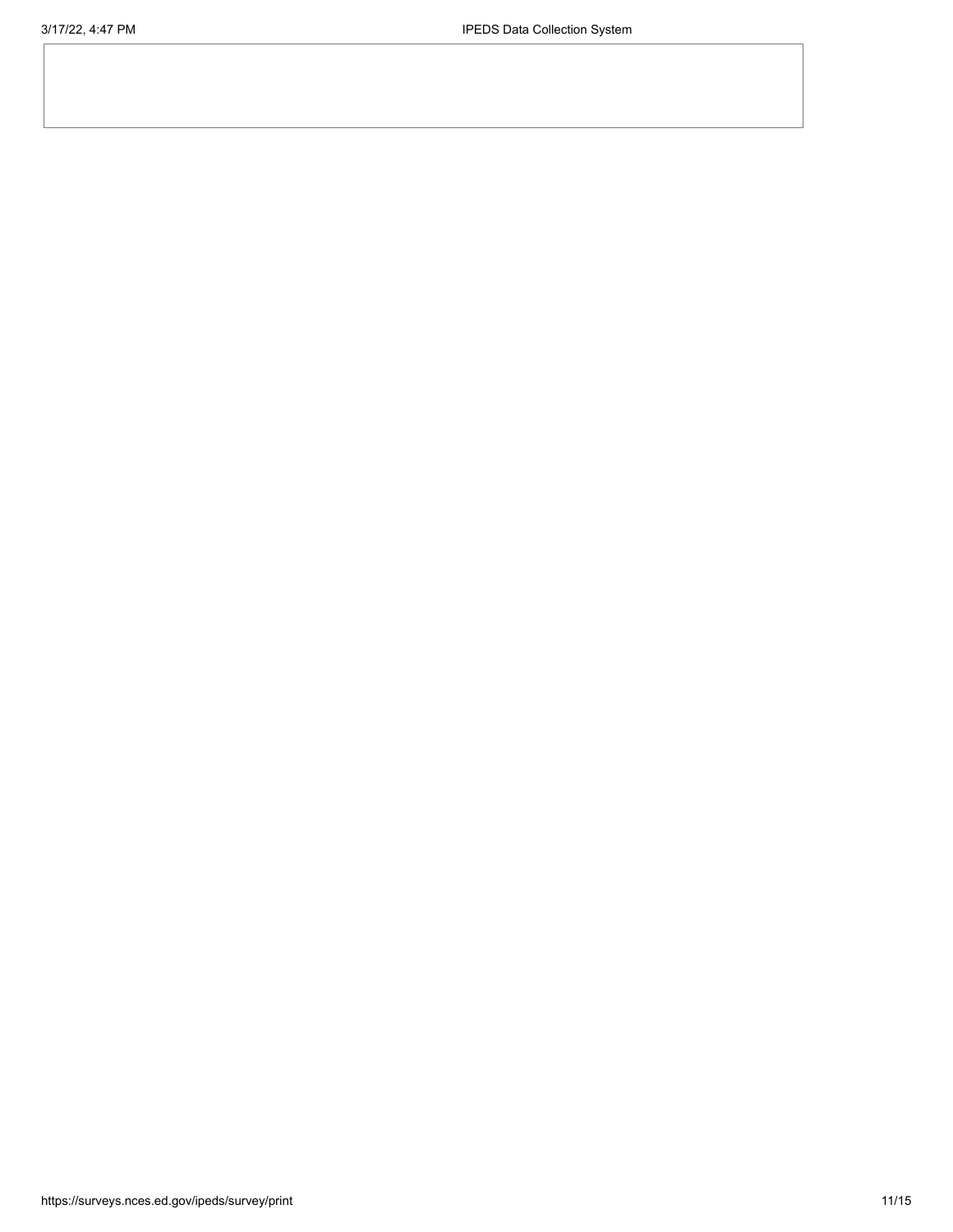### Part E - Athletic Association

# **1. Is this institution a member of a national athletic association?**

- No  $\circ$
- Yes Check all that apply
	- National Collegiate Athletic Association (NCAA)
	- $\Box$  National Association of Intercollegiate Athletics (NAIA)
	- □ National Junior College Athletic Association (NJCAA)
	- □ United States Collegiate Athletic Association (USCAA)
	- $\Box$  National Christian College Athletic Association (NCCAA)
	- $\Box$  Other

#### **2. If this institution is a member of the NCAA or NAIA, specify the conference FOR EACH SPORT using the pull-down menu.**

| Sport                      | NCAA or NAIA member          | Conference                                          |
|----------------------------|------------------------------|-----------------------------------------------------|
| Football                   | ⊚Yes-Specify<br>$\bigcap$ No | Southeastern Conference<br>$\overline{\phantom{a}}$ |
| Basketball                 | ⊚Yes-Specify<br>$\bigcap$ No | Southeastern Conference                             |
| Baseball                   | ⊚Yes-Specify<br>$\bigcap$ No | Southeastern Conference                             |
| Cross country and/or track | ⊚Yes-Specify<br>$\bigcap$ No | Southeastern Conference<br>$\overline{\phantom{a}}$ |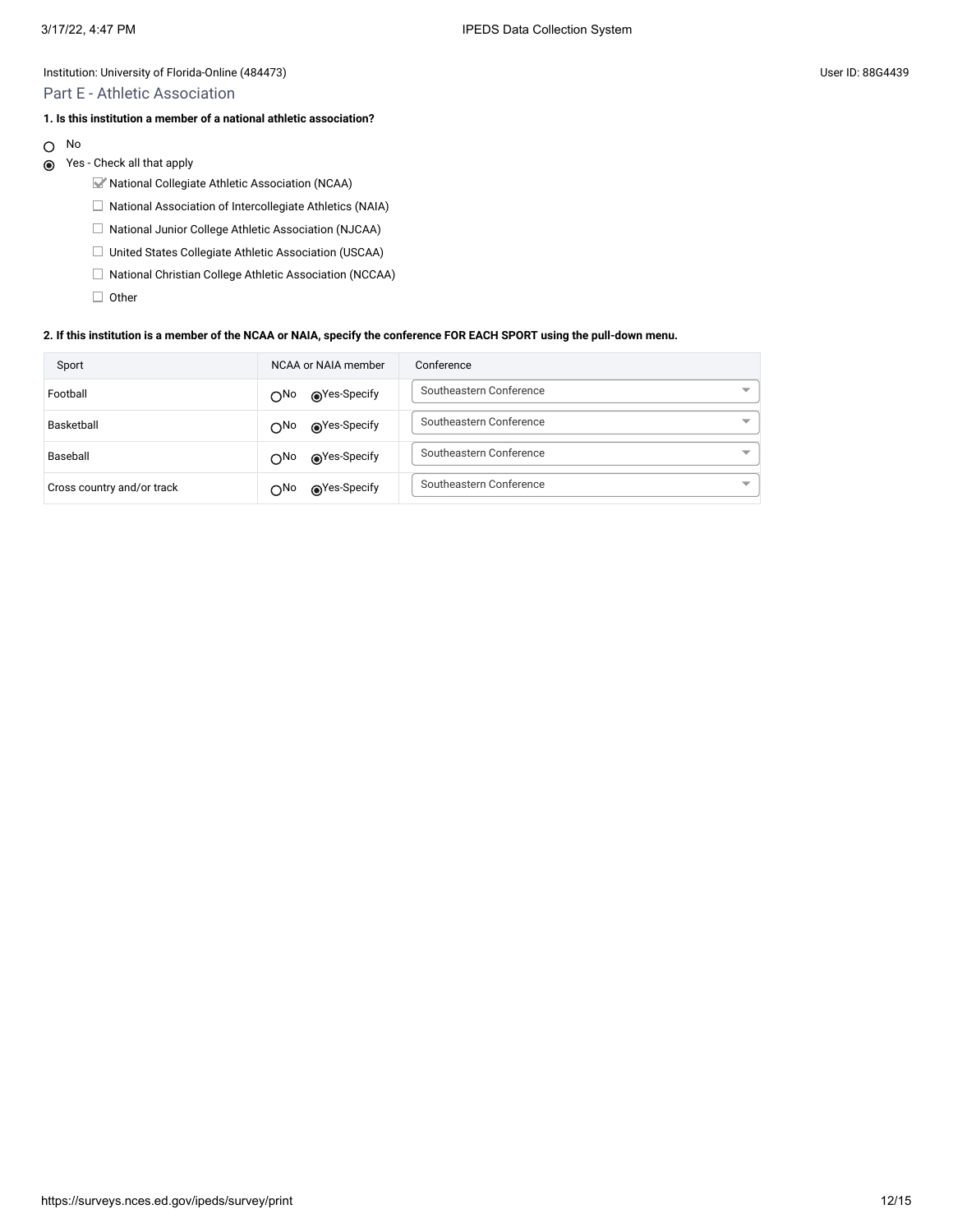# Prepared by

Reporting Reminders:

- The name of the preparer is being collected so that we can follow up with the appropriate person in the event that there are questions concerning the data.
- The Keyholder will be copied on all email correspondence to other preparers.
- The time it took to prepare this component is being collected so that we can continue to improve our estimate of the reporting burden associated with IPEDS.
- Please include in your estimate the time it took for you to review instructions, query and search data sources, complete and review the component, and submit the data through the Data Collection System.
- Thank you for your assistance.

| This survey component was prepared by: |                             |  |                          |   |                   |
|----------------------------------------|-----------------------------|--|--------------------------|---|-------------------|
|                                        | Keyholder                   |  | <b>SFA Contact</b>       |   | <b>HR Contact</b> |
|                                        | <b>Finance Contact</b>      |  | Academic Library Contact | ◉ | Other             |
|                                        | Name:   Noelle Mecoli       |  |                          |   |                   |
|                                        | Email:   nmecoli@aa.ufl.edu |  |                          |   |                   |

How many staff from your institution only were involved in the data collection and reporting process of this survey component?

3.00 Number of Staff (including yourself)

How many hours did you and others from your institution only spend on each of the steps below when responding to this survey component? Exclude the hours spent collecting data for state and other reporting purposes.

| Staff member  | <b>Collecting Data Needed</b> | Revising Data to Match<br><b>IPEDS Requirements</b> | <b>Entering Data</b> | Revising and Locking Data |
|---------------|-------------------------------|-----------------------------------------------------|----------------------|---------------------------|
| Your office   | .00<br>hours                  | hours<br>00.1                                       | hours<br>1.00        | hours<br>2.00             |
| Other offices | .00<br>hours                  | hours                                               | hours                | hours                     |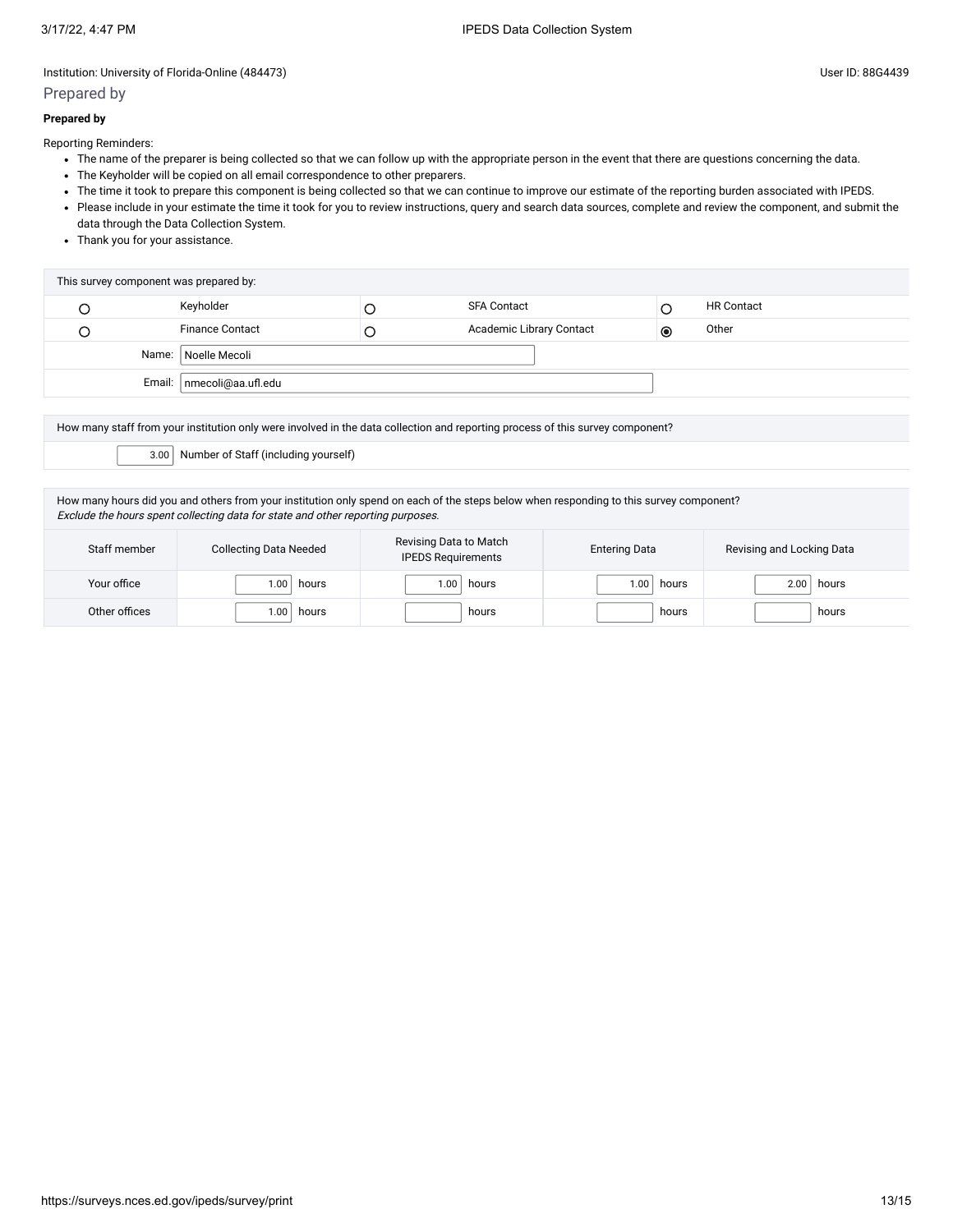# Summary

# **Institutional Characteristics Component Summary**

IPEDS collects important information regarding your institution. All data reported in IPEDS survey components become available in the IPEDS Data Center and appear as aggregated data in various Department of Education reports. Additionally, some of the reported data appears specifically for your institution through the College Navigator website and is included in your institution's Data Feedback Report (DFR). The purpose of this summary is to provide you an opportunity to view some of the data that, when accepted through the IPEDS quality control process, will appear on the College Navigator website and/or your DFR. College Navigator is updated approximately three months after the data collection period closes and Data Feedback Reports will be available through the Data [Center](https://nces.ed.gov/ipeds/use-the-data) and sent to your institution's CEO in November 2021.

Please review your data for accuracy. If you have questions about the data displayed below after reviewing the data reported on the survey screens, please contact the IPEDS Help Desk at: 1-877-225-2568 or [ipedshelp@rti.org.](mailto:ipedshelp@rti.org)

### Academic Year Reporters

| <b>GENERAL INFORMATION</b>                                                                                                                              |                                                                                             |                      |          |          |          |  |  |
|---------------------------------------------------------------------------------------------------------------------------------------------------------|---------------------------------------------------------------------------------------------|----------------------|----------|----------|----------|--|--|
| <b>Mission Statement</b>                                                                                                                                | https://ufonline.ufl.edu/mission/                                                           |                      |          |          |          |  |  |
| Are all the programs at your institution offered<br>exclusively via distance education programs?                                                        | Yes                                                                                         |                      |          |          |          |  |  |
| <b>Special Learning Opportunities</b><br>ROTC (Army<br>Navy<br>Air Force)<br>Study abroad                                                               |                                                                                             |                      |          |          |          |  |  |
| <b>Student Services</b><br>Academic/career counseling services<br>Employment services for current students<br>Placement services for program completers |                                                                                             |                      |          |          |          |  |  |
| <b>Credit Accepted</b>                                                                                                                                  | Dual credit (college credit earned while in high school)<br>Advanced placement (AP) credits |                      |          |          |          |  |  |
| Undergraduate students enrolled who are<br>formally registered with office of disability<br>services                                                    | 7%                                                                                          |                      |          |          |          |  |  |
|                                                                                                                                                         | <b>PRICING INFORMATION</b>                                                                  |                      |          |          |          |  |  |
| Estimated expenses for academic year for full-time, first-time students                                                                                 |                                                                                             | 2018-19              | 2019-20  | 2020-21  | 2021-22  |  |  |
| In-district tuition and fees                                                                                                                            |                                                                                             | \$3,876              | \$3,876  | \$3,876  | \$3,876  |  |  |
| In-state tuition and fees                                                                                                                               |                                                                                             | \$3,876              | \$3,876  | \$3,876  | \$3,876  |  |  |
| Out-of-state tuition and fees                                                                                                                           |                                                                                             | \$16,580             | \$16,580 | \$16,579 | \$16,579 |  |  |
| Books and supplies                                                                                                                                      |                                                                                             | \$1,030              | \$850    | \$890    | \$810    |  |  |
| Off-campus room and board                                                                                                                               |                                                                                             | \$10,120             | \$10,220 | \$10,590 | \$10,400 |  |  |
| Off-campus other expenses                                                                                                                               |                                                                                             | \$2,700              | \$2,780  | \$2,580  | \$2,850  |  |  |
| Off-campus with family other expenses                                                                                                                   |                                                                                             | \$2,700              | \$2,780  | \$2,580  | \$2,850  |  |  |
| Average undergraduate student tuition and fees for academic year 2021-22                                                                                |                                                                                             | Tuition              |          | Fees     |          |  |  |
| In-district                                                                                                                                             |                                                                                             |                      | \$3,358  |          | \$518    |  |  |
| In-state                                                                                                                                                |                                                                                             | \$3,358              |          |          | \$518    |  |  |
| Out-of-state                                                                                                                                            |                                                                                             | \$1,579<br>\$15,000  |          |          |          |  |  |
| Alternative tuition plans                                                                                                                               |                                                                                             | Prepaid tuition plan |          |          |          |  |  |